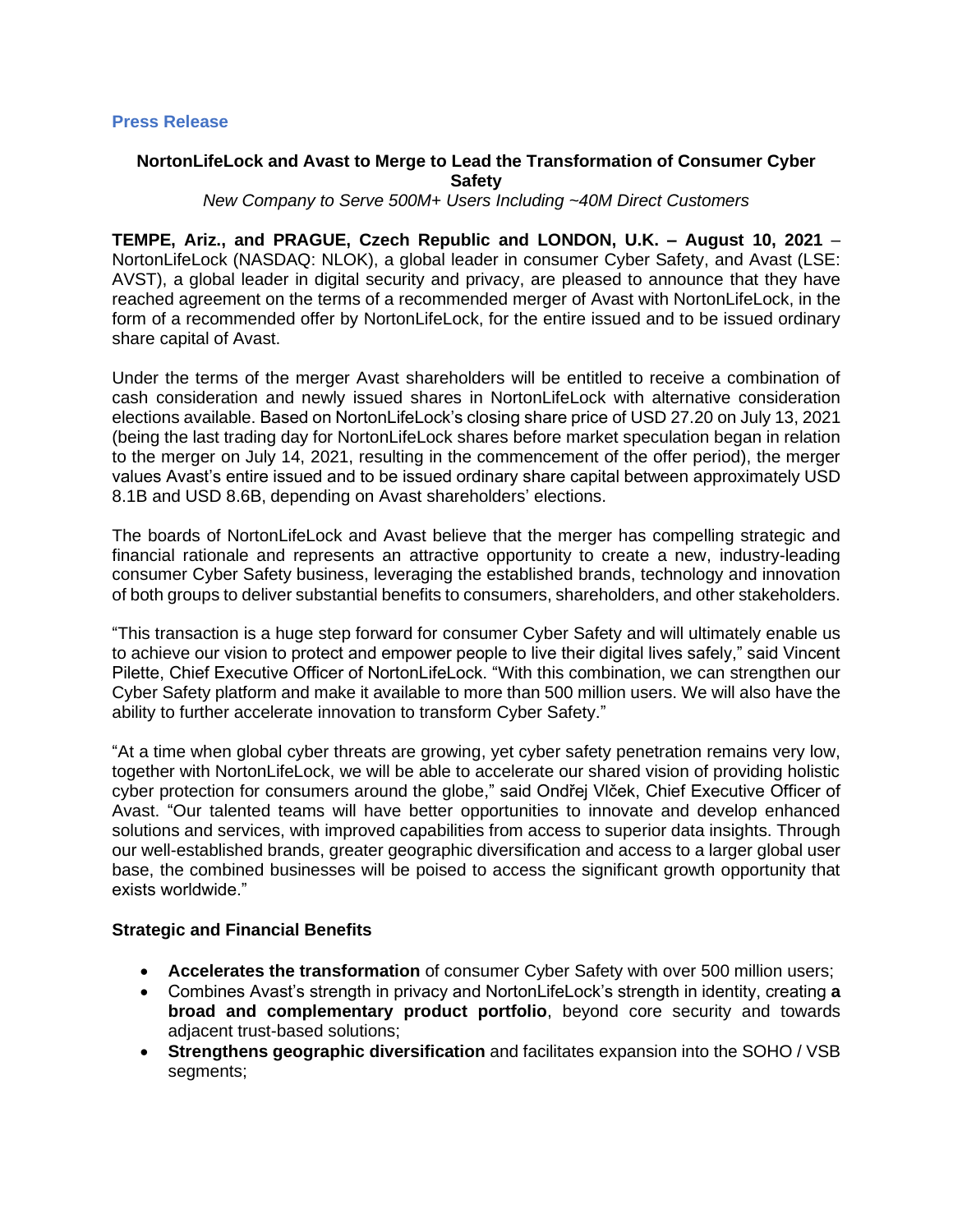- Unlocks **significant value creation** through approximately USD 280 million of annual gross cost synergies<sup>1</sup>, with additional upside potential from new reinvestment capacity for **innovation and growth**;
- Brings together two strong and highly experienced **consumer-focused** management teams.

The Merger will also enhance the financial profile of the combined company through increased scale, long-term growth, cost synergies with reinvestment capacity and strong cash flow generation supported by a resilient balance sheet, and is expected to drive double-digit EPS accretion within the first full year following completion of the Merger and double-digit revenue growth in the long-term.

## **Organization and Management**

Following the completion of the transaction, NortonLifeLock's CEO, Vincent Pilette, will remain CEO, NortonLifeLock's CFO, Natalie Derse, will remain CFO, and Avast's CEO, Ondřej Vlček, is expected to join NortonLifeLock as President and become a member of the NortonLifeLock Board of Directors. In addition, Pavel Baudiš, a co-founder and current director of Avast, is expected to join the NortonLifeLock Board as an independent director.

On completion of the merger, the combined company will be dual headquartered in Prague, Czech Republic, and Tempe, Arizona, USA, and will have a significant presence in the Czech Republic. The combined company will be listed on NASDAQ.

## **Transaction Details**

For specific details of the proposed transaction please visit our [transaction microsite.](https://investor.nortonlifelock.com/About/Investors/Offer-for-Avast-PLC/default.aspx)

# **Conference Call**

NortonLifeLock management will discuss the details of this transaction on a conference call today, August 10, 2021 at 2 p.m. PT / 5 p.m. ET.

- Webcast: [Investor.NortonLifeLock.com](https://investor.nortonlifelock.com/) (replay will be posted after the conference call).
- Phone Dial-In: [Investor.NortonLifeLock.com](https://investor.nortonlifelock.com/) to register in advance for call details

#### **Advisors**

Evercore is serving as financial advisor to NortonLifeLock and Kirkland & Ellis LLP and Macfarlanes LLP are serving as its legal advisors. UBS and J.P. Morgan Cazenove are serving as financial advisors to Avast and White & Case LLP is serving as its legal advisor.

# **About NortonLifeLock Inc.**

<sup>1</sup> Following completion of the merger. Synergies presented pre-tax, excluding one-off costs to achieve synergies and potential reinvestment

Note: This statement includes a quantified financial benefits statement made by the NortonLifeLock Directors which has been reported on for the purposes of the City Code.

Note: All numbers presented are non-GAAP unless otherwise indicated.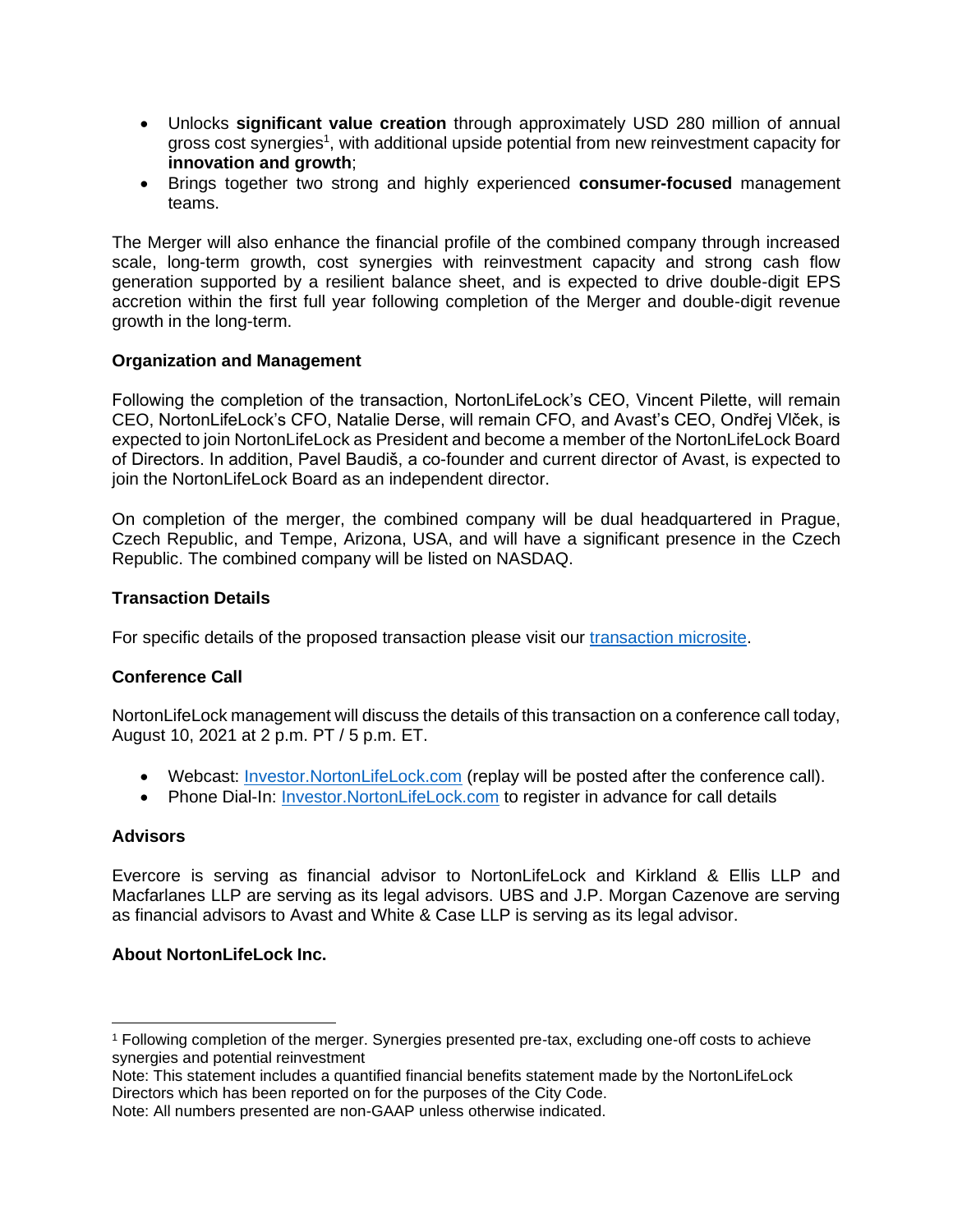NortonLifeLock Inc. (NASDAQ: NLOK) is a global leader in consumer Cyber Safety, protecting and empowering people to live their digital lives safely. We are the consumer's trusted ally in an increasingly complex and connected world. Learn more about how we're transforming Cyber Safety at [www.nortonlifelock.com.](http://www.nortonlifelock.com/)

## **About Avast**

Avast (LSE:AVST), a FTSE 100 company, is a global leader in digital security and privacy products. With over 435 million users online, Avast offers products under the Avast and AVG brands that protect people from threats on the internet and the evolving IoT threat landscape. The company's threat detection network is among the most advanced in the world, using machine learning and artificial intelligence technologies to detect and stop threats in real time. Avast digital security products for Mobile, PC or Mac are top-ranked and certified by VB100, AV-Comparatives, AV-Test, SE Labs and others. Avast is a member of Coalition Against Stalkerware, No More Ransom and Internet Watch Foundation. Visit: [www.avast.com](https://www.avast.com/)

## **Contacts**

## **NortonLifeLock Inc.**

Investor Contact Mary Lai NortonLifeLock Inc. [IR@NortonLifeLock.com](mailto:IR@NortonLifeLock.com)

Media Contact Spring Harris NortonLifeLock Inc. [Press@NortonLifeLock.com](mailto:Press@NortonLifeLock.com)

# **Avast**

Investor Contact Peter Russell [IR@Avast.com](mailto:IR@Avast.com)

Media Contacts Stephanie Kane [PR@Avast.com](mailto:PR@Avast.com)

Dorothy Burwell Finsbury Glover Hering for Avast [avast-lon@fgh.com](mailto:avast-lon@fgh.com)

#### **No offer or solicitation**

The information contained on this press release is not intended to and does not constitute, or form any part of, an offer to sell or the solicitation of an offer to subscribe for an invitation to subscribe for any securities or the solicitation of any vote or approval in any jurisdiction pursuant to the transaction or otherwise, nor shall there be any sale, issuance, subscription or transfer of securities in any jurisdiction in contravention of applicable law or regulation. In particular, this communication is not an offer of securities for sale in the United States. No offer of securities shall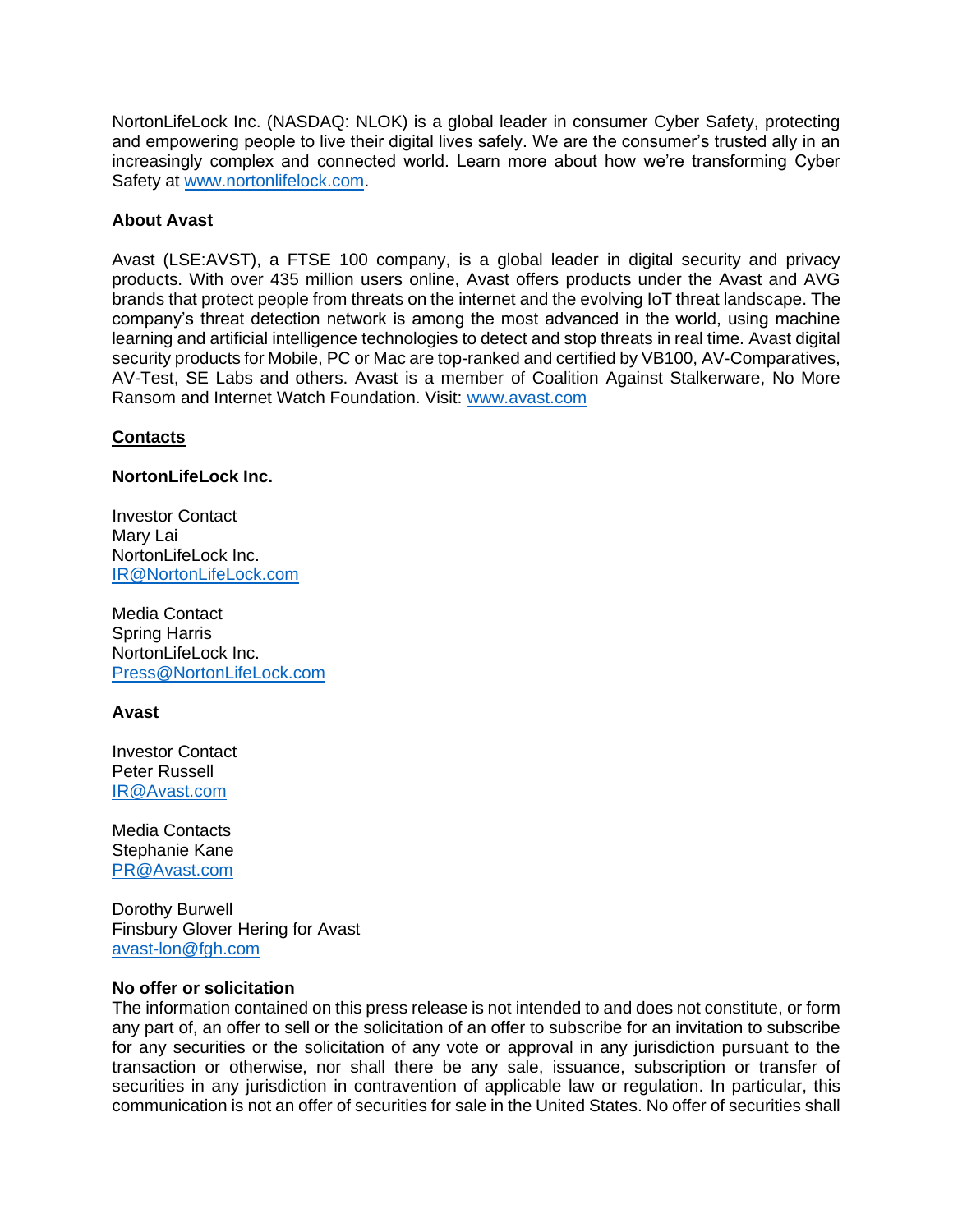be made in the United States absent registration under the U.S. Securities Act of 1933, as amended (the "Securities Act"), or pursuant to an exemption from, or in a transaction not subject to, such registration requirements. Any securities issued in the transaction are anticipated to be issued in reliance upon available exemptions from such registration requirements pursuant to Section 3(a)(10) of the Securities Act. The transaction will be made solely by means of the scheme document to be published by Avast in due course, or (if applicable) pursuant to an offer document to be published by NortonLifeLock, which (as applicable) would contain the full terms and conditions of the transaction. Any decision in respect of, or other response to, the transaction, should be made only on the basis of the information contained in such document(s). As explained below, if NortonLifeLock ultimately seeks to implement the transaction by way of a takeover offer, that offer will be made in compliance with applicable US laws and regulations.

This press release does not constitute a prospectus or a prospectus exempted document.

# **Important additional information will be filed with the SEC**

In connection with the transaction, NortonLifeLock is expected to file with the U.S. Securities and Exchange Commission (the "SEC") a proxy statement (the "Proxy Statement"). BEFORE MAKING ANY VOTING DECISION, NORTONLIFELOCK'S SHAREHOLDERS ARE URGED TO READ THE PROXY STATEMENT, INCLUDING THE SCHEME DOCUMENT (OR, IF APPLICABLE, THE OFFER DOCUMENT), AND OTHER RELEVANT DOCUMENTS FILED OR TO BE FILED WITH THE SEC IN CONNECTION WITH THE TRANSACTION OR INCORPORATED BY REFERENCE IN THE PROXY STATEMENT (IF ANY) CAREFULLY AND IN THEIR ENTIRETY WHEN THEY BECOME AVAILABLE BECAUSE THEY WILL CONTAIN IMPORTANT INFORMATION ABOUT THE TRANSACTION AND THE PARTIES TO THE TRANSACTION . NortonLifeLock's shareholders and investors will be able to obtain, without charge, a copy of the Proxy Statement, including the scheme document and/or offer document (as referred to above), and other relevant documents filed with the SEC (when available) from the SEC's website at http://www.sec.gov. NortonLifeLock's shareholders and investors will also be able to obtain, without charge, a copy of the Proxy Statement, including the scheme document and/or offer document (as referred to above), and other relevant documents (when available) from the Web Page, or by directing a written request to NortonLifeLock (Attention: Investor Relations), or from NortonLifeLock's website at [www.nortonlifelock.com.](http://www.nortonlifelock.com/)

# **Participants in the solicitation**

NortonLifeLock and certain of its directors and executive officers and employees may be considered participants in the solicitation of proxies from the stockholders of NortonLifeLock in respect of the transactions contemplated by the scheme document. Information regarding the persons who may, under the rules of the SEC, be deemed participants in the solicitation of the stockholders of NortonLifeLock in connection with the transaction, including a description of their direct or indirect interests, by security holdings or otherwise, will be set out in the scheme document when it is filed with the SEC. Information regarding NortonLifeLock's directors and executive officers is contained in NortonLifeLock's Annual Report on Form 10-K for the fiscal year ended 2 April 2021 filed with the SEC.

# **Forward-looking Statements**

This press release contains certain forward-looking statements with respect to the NortonLifeLock group and the Avast group. These forward-looking statements can be identified by the fact that they do not relate only to historical or current facts. Forward-looking statements often use words such as "anticipate", "target", "expect", "estimate", "intend", "plan", "goal", "believe", "aim", "will", "may", "would", "could" or "should" or other words of similar meaning or the negative thereof. Forward-looking statements include statements relating to the following: (i) future capital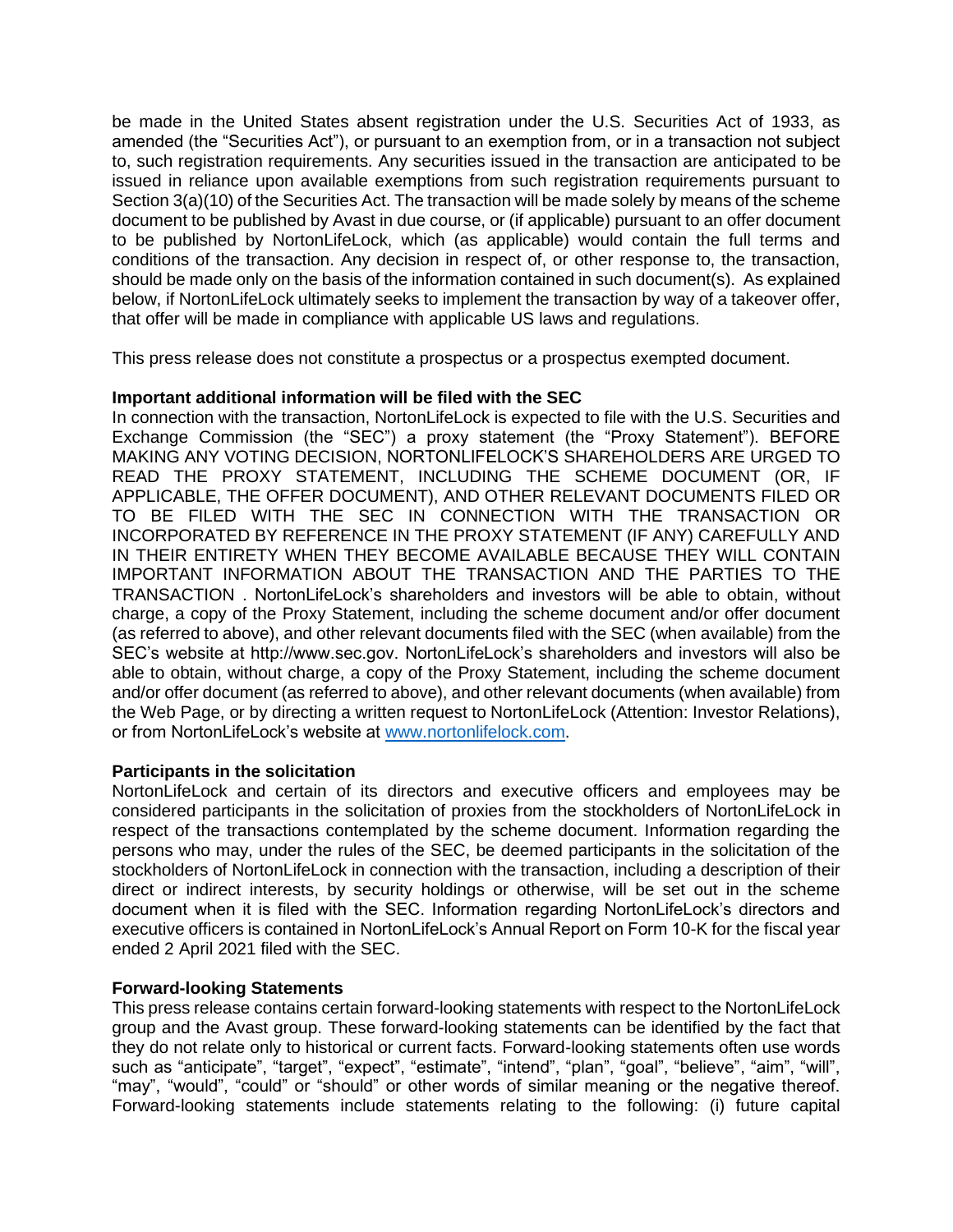expenditures, expenses, revenues, economic performance, financial conditions, dividend policy, losses and future prospects, (ii) business and management strategies and the expansion and growth of the operations of NortonLifeLock or Avast, and (iii) the effects of government regulation on the business of NortonLifeLock or Avast. There are many factors which could cause actual results to differ materially from those expressed or implied in forward-looking statements. Such factors include the possibility that the transaction will not be completed on a timely basis or at all, whether due to the failure to satisfy the conditions of the transaction (including approvals or clearances from regulatory and other agencies and bodies) or otherwise, general business and economic conditions globally, industry trends, competition, changes in government and other regulation, changes in political and economic stability, disruptions in business operations due to reorganisation activities, interest rate and currency fluctuations, the inability of the combined company to realise successfully any anticipated synergy benefits when (and if) the transaction is implemented, the inability of the combined company to integrate successfully NortonLifeLock's and Avast's operations when (and if) the transaction is implemented and the combined company incurring and/or experiencing unanticipated costs and/or delays or difficulties relating to the transaction when (and if) it is implemented. Additional information concerning these and other risk factors is contained in the Risk Factors sections of NortonLifeLock's most recent reports on Form 10-K and Form 10-Q, the contents of which are not incorporated by reference into, nor do they form part of, this press release.

These forward-looking statements are based on numerous assumptions regarding the present and future business strategies of such persons and the environment in which each will operate in the future. By their nature, these forward-looking statements involve known and unknown risks, as well as uncertainties because they relate to events and depend on circumstances that will occur in the future. The factors described in the context of such forward-looking statements in this press release may cause the actual results, performance or achievements of any such person, or industry results and developments, to be materially different from any results, performance or achievements expressed or implied by such forward-looking statements. No assurance can be given that such expectations will prove to have been correct and persons reading this press release are therefore cautioned not to place undue reliance on these forward-looking statements which speak only as at the date of this press release. All subsequent oral or written forwardlooking statements attributable to NortonLifeLock or Avast or any persons acting on their behalf are expressly qualified in their entirety by the cautionary statement above. Neither of NortonLifeLock or Avast undertakes any obligation to update publicly or revise forward-looking statements, whether as a result of new information, future events or otherwise, except to the extent required by applicable law, regulation or stock exchange rules.

## **Dealing and opening position disclosure requirements of the UK City Code on Takeovers and Mergers (the "Code")**

Under Rule 8.3(a) of the Code, any person who is interested in one per cent or more of any class of relevant securities of an offeree company or of any securities exchange offeror (being any offeror other than an offeror in respect of which it has been announced that its offer is, or is likely to be, solely in cash) must make an Opening Position Disclosure following the commencement of an offer period and, if later, following the announcement in which any securities exchange offeror is first identified. An Opening Position Disclosure must contain details of the person's interests and short positions in, and rights to subscribe for, any relevant securities of each of (i) the offeree company and (ii) any securities exchange offeror(s). An Opening Position Disclosure by a person to whom Rule 8.3(a) applies must be made by no later than 3.30 p.m. (London time) on the 10th Business Day (as defined in the Code) following the commencement of an offer period and, if appropriate, by no later than 3.30 p.m. (London time) on the 10th Business Day (as defined in the Code) following the announcement in which any securities exchange offeror is first identified.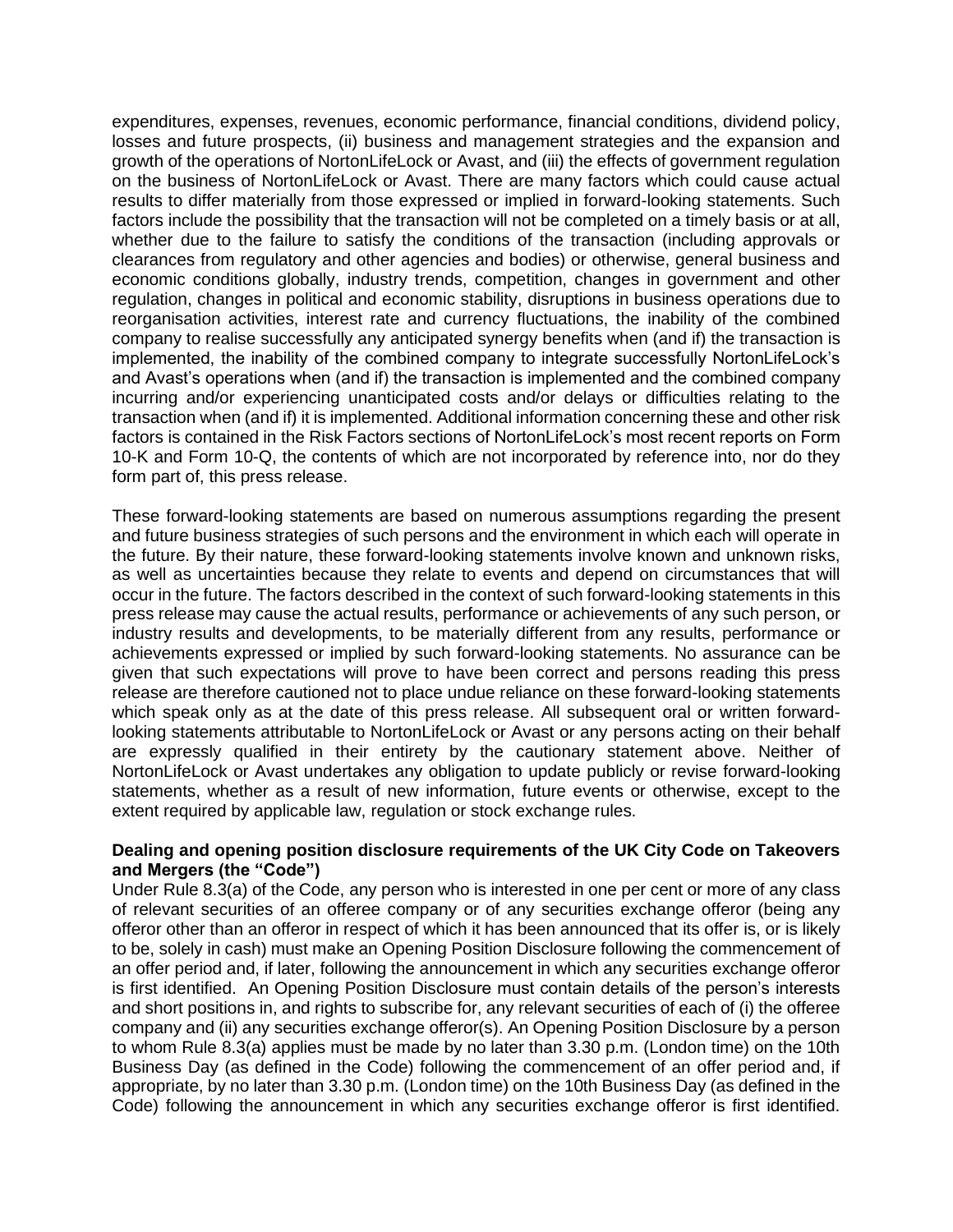Relevant persons who deal in the relevant securities of the offeree company or of a securities exchange offeror prior to the deadline for making an Opening Position Disclosure must instead make a Dealing Disclosure.

Under Rule 8.3(b) of the Code, any person who is, or becomes, interested in one per cent or more of any class of relevant securities of the offeree company or of any securities exchange offeror must make a Dealing Disclosure if the person deals in any relevant securities of the offeree company or of any securities exchange offeror. A Dealing Disclosure must contain details of the dealing concerned and of the person's interests and short positions in, and rights to subscribe for, any relevant securities of each of (i) the offeree company and (ii) any securities exchange offeror(s), save to the extent that these details have previously been disclosed under Rule 8. A Dealing Disclosure by a person to whom Rule 8.3(b) applies must be made by no later than 3.30 p.m. (London time) on the Business Day (as defined in the Code) following the date of the relevant dealing.

If two or more persons act together pursuant to an agreement or understanding, whether formal or informal, to acquire or control an interest in relevant securities of an offeree company or a securities exchange offeror, they will be deemed to be a single person for the purpose of Rule 8.3.

Opening Position Disclosures must also be made by the offeree company and by any offeror and Dealing Disclosures must also be made by the offeree company, by any offeror and by any persons acting in concert with any of them (see Rules 8.1, 8.2 and 8.4).

Details of the offeree and offeror companies in respect of whose relevant securities Opening Position Disclosures and Dealing Disclosures must be made can be found in the Disclosure Table on the UK Takeover Panel's website at www.thetakeoverpanel.org.uk, including details of the number of relevant securities in issue, when the offer period commenced and when any offeror was first identified. You should contact the UK Takeover Panel's Market Surveillance Unit on +44 (0)20 7638 0129 if you are in any doubt as to whether you are required to make an Opening Position Disclosure or a Dealing Disclosure.

#### **Quantified financial benefit statement**

This press release contains statements of estimated cost savings and synergies (together, the "**Quantified Financial Benefits Statement**") arising from the proposed acquisition of Avast by NortonLifeLock (the "**Merger**").

A copy of the Quantified Financial Benefits Statement is set out below:

*"Given the complementary nature of both NortonLifeLock and Avast, the NortonLifeLock Directors believe that the Merger will generate synergies that could not be achieved independently of the Merger and will lead to significant long-term value creation for all shareholders.*

*Significant recurring cost synergies opportunity*

*NortonLifeLock anticipates that the Merger will result in recurring annual pre-tax gross cost synergies for the Combined Company to reach a run-rate of approximately USD 280 million, representing between approximately 15% and 20% of combined adjusted cost of sales and operating spend, based on the latest full year reported results for each*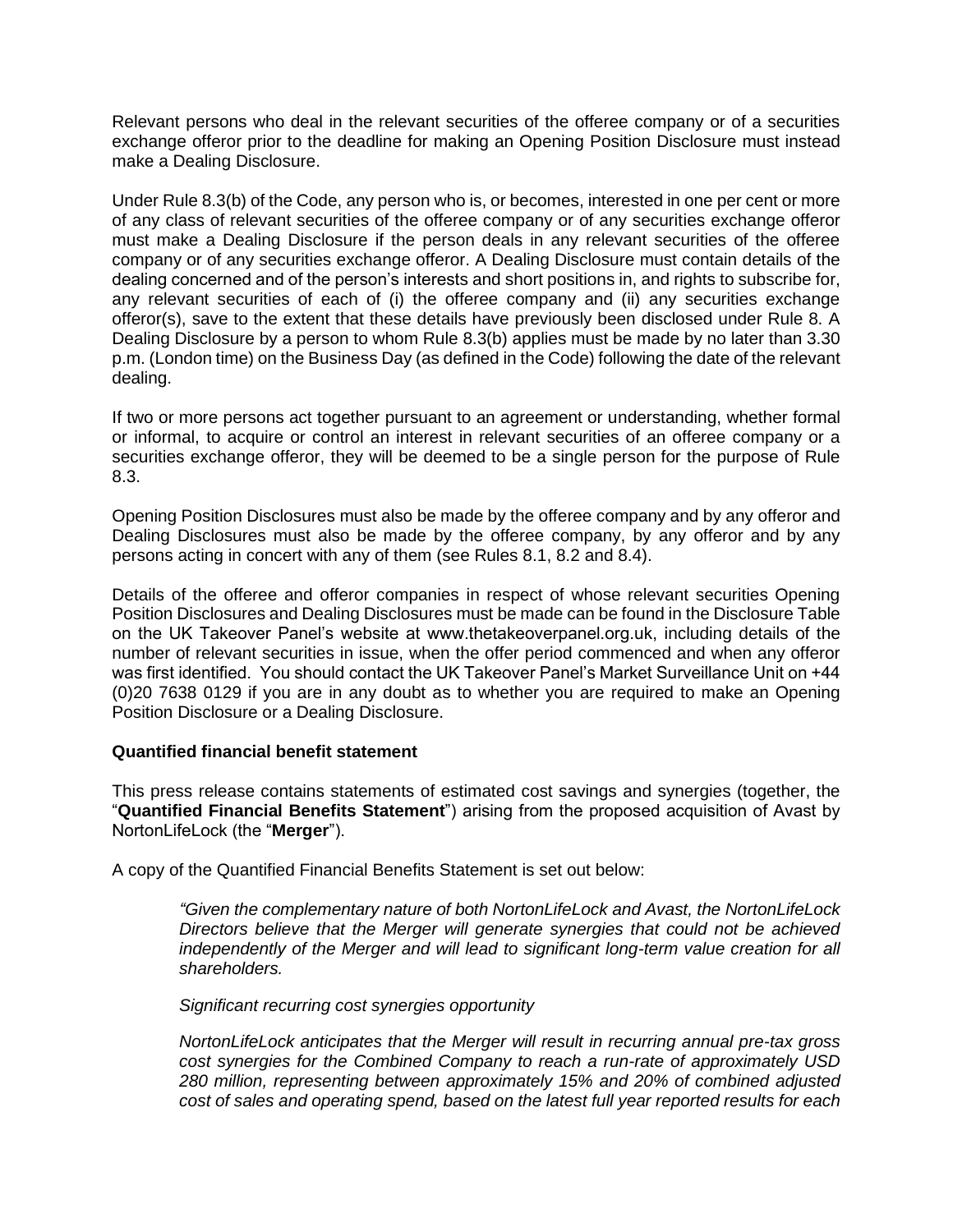*of NortonLifeLock and Avast. The synergies are expected to be fully realised by the end of the second year following completion of the Merger.*

*NortonLifeLock intends to approach integration with the aim of retaining and motivating the best talent and structure across the Combined Company to create a best-in-class organisation. The expected sources of the identified cost synergies are as follows:*

*Organisation: approximately 50% of the total annual run-rate pre-tax gross cost synergies are expected to be generated through the adoption of shared best practice across existing functions and the reduction of duplicate roles across all geographies, and from a broad range of job categories, including management, shared services, product and commercial functions;*

*Systems & Infrastructure operating costs: approximately 25% of the total annual run-rate pre-tax gross cost synergies are expected to be realised through migration onto a common data and security platform, integration of systems, and shared technology and analytics infrastructure; and*

*Contracts & Shared Services: approximately 25% of the total annual run-rate pre-tax gross cost synergies are expected to be generated primarily from site rationalisation, procurement and vendor consolidation, and spend de-duplication.*

*NortonLifeLock expects to realise approximately 60% of the run-rate cost savings by the end of the first full year following completion of the Merger and 100% by the end of the second full year following completion of the Merger, excluding any potential synergy reinvestment and associated benefits. On a reported basis, the synergies assume the Combined Company expects to benefit from approximately USD 75 million of cost savings in the first full year following completion of the Merger, approximately USD 245 million of cost savings in the second full year following completion of the Merger, and the full USD 280 million of the cost savings in the third full year following completion of the Merger, excluding any potential synergy reinvestment and associated benefits.* 

#### *One-off costs*

*In order to realise these synergies, NortonLifeLock is expected to incur one-off restructuring and integration costs of approximately one year's run-rate pre-tax cost savings, or USD 280 million, with approximately USD 180 million estimated to be incurred in the first full year following completion of the Merger and approximately USD 100 million estimated to be incurred in the second full year following completion of the Merger. Aside from integration costs, no material dis-benefits are expected to arise in connection with the Merger. The expected synergies will accrue as a direct result of the Merger and would not be achieved on a standalone basis.*

*The paragraphs above relating to expected cost synergies constitute a "Quantified Financial Benefits Statement" for the purposes of Rule 28 of the Code.*

*Given the strong strategic, cultural and operational fit of the two companies, NortonLifeLock believes that the quantified cost synergies are readily achievable.*

*NortonLifeLock expects to achieve the quantified cost synergies while maintaining appropriate investment levels in sales and technology to meet the Combined Company's growth targets and other objectives.*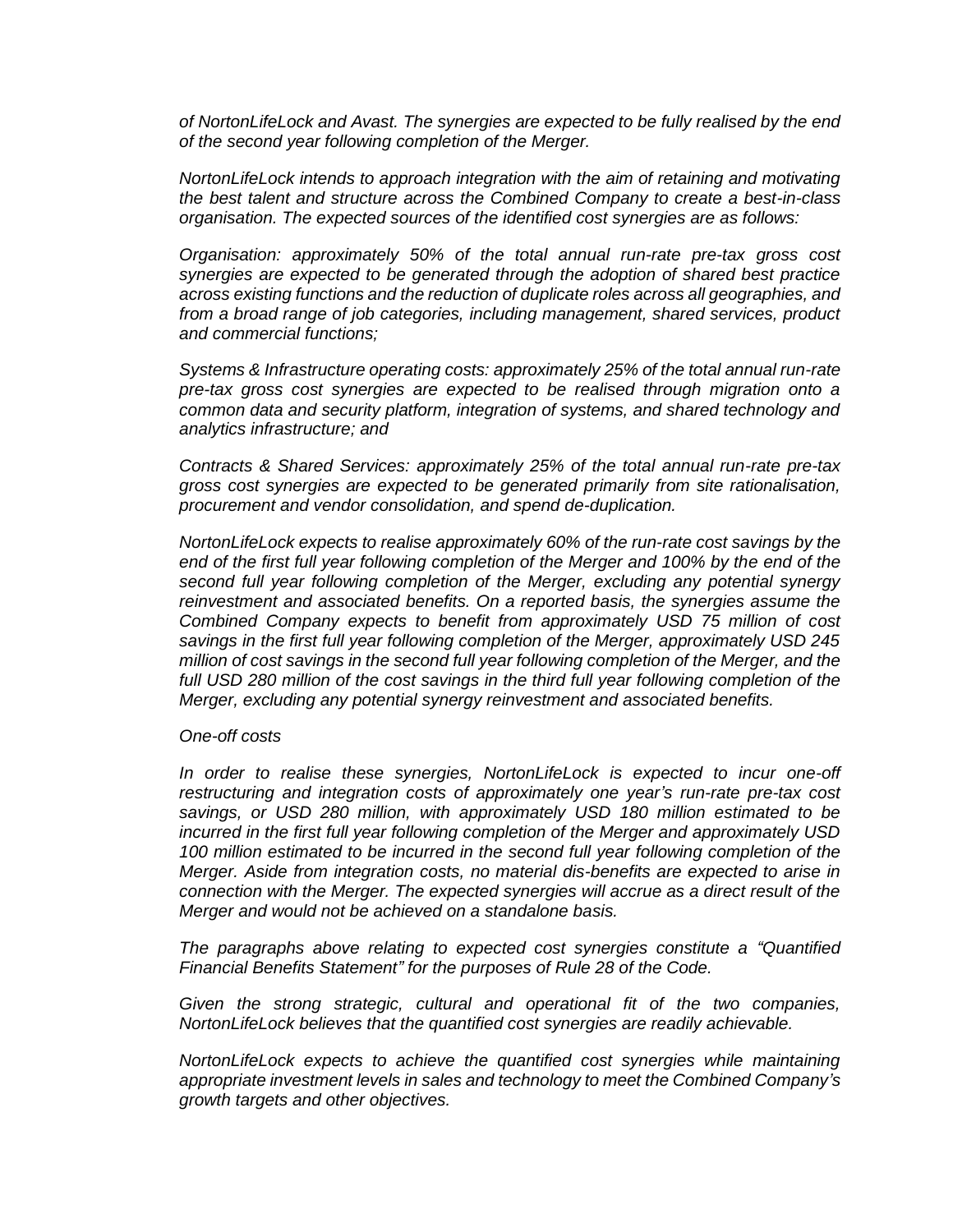*The estimated cost synergies referred to above reflect both the beneficial elements and the relevant costs."*

Further information on the bases of belief supporting the Quantified Financial Benefits Statement, including the principal assumptions and sources of information, is set out below.

## **Bases of belief and principal assumptions**

In preparing the Quantified Financial Benefits Statement, a synergy working group comprising senior strategy, operations, technical, sales and financial personnel from NortonLifeLock (the "**Working Group**") was established to identify, challenge and quantify the potential synergies available from the integration of the NortonLifeLock and Avast businesses, and to undertake an initial planning exercise.

In preparing the detailed synergy plan, both NortonLifeLock and Avast have shared certain operating and financial information to support the evaluation of the potential synergies available from the Merger and have conducted a series of virtual meetings with the key management personnel of both NortonLifeLock and Avast. This has included input from both the NortonLifeLock and Avast executive leadership teams.

Based on the information shared and interactions with Avast, the Working Group has performed a bottom-up analysis of costs included in the NortonLifeLock and Avast financial information and has sought to include in the synergy analysis those costs which the Working Group believe will be either optimized or reduced as a result of the Merger. In circumstances where the information provided by Avast has been limited for commercial or other reasons, the Working Group has made estimates and assumptions to aid its development of individual synergy initiatives. The assessment and quantification of the potential synergies have in turn been informed by NortonLifeLock management's industry experience as well as their experience of executing and integrating acquisitions in the past.

The baseline used as the basis for the Quantified Financial Benefits Statement is NortonLifeLock's adjusted cost base for the financial year ended 2 April 2021, supported where relevant by certain information from NortonLifeLock's budgeted cost base for the financial year ending 1 April 2022, and Avast's adjusted cost base for the financial year ended 31 December 2020, supported where relevant by certain information from Avast's budgeted cost base for the financial year ending 31 December 2021.

The quantified synergies are incremental to NortonLifeLock's and, to the best of NortonLifeLock's knowledge, Avast's existing plans.

In general, the synergy assumptions have in turn been risk adjusted, exercising a degree of prudence in the calculation of the estimated synergy benefit set out above.

In arriving at the estimate of synergies set out in the Quantified Financial Benefits Statement, the NortonLifeLock management has made the following assumptions:

- regarding organisational savings:
	- savings will be possible by removing duplicate resource through the roll-out of the revised operating model;